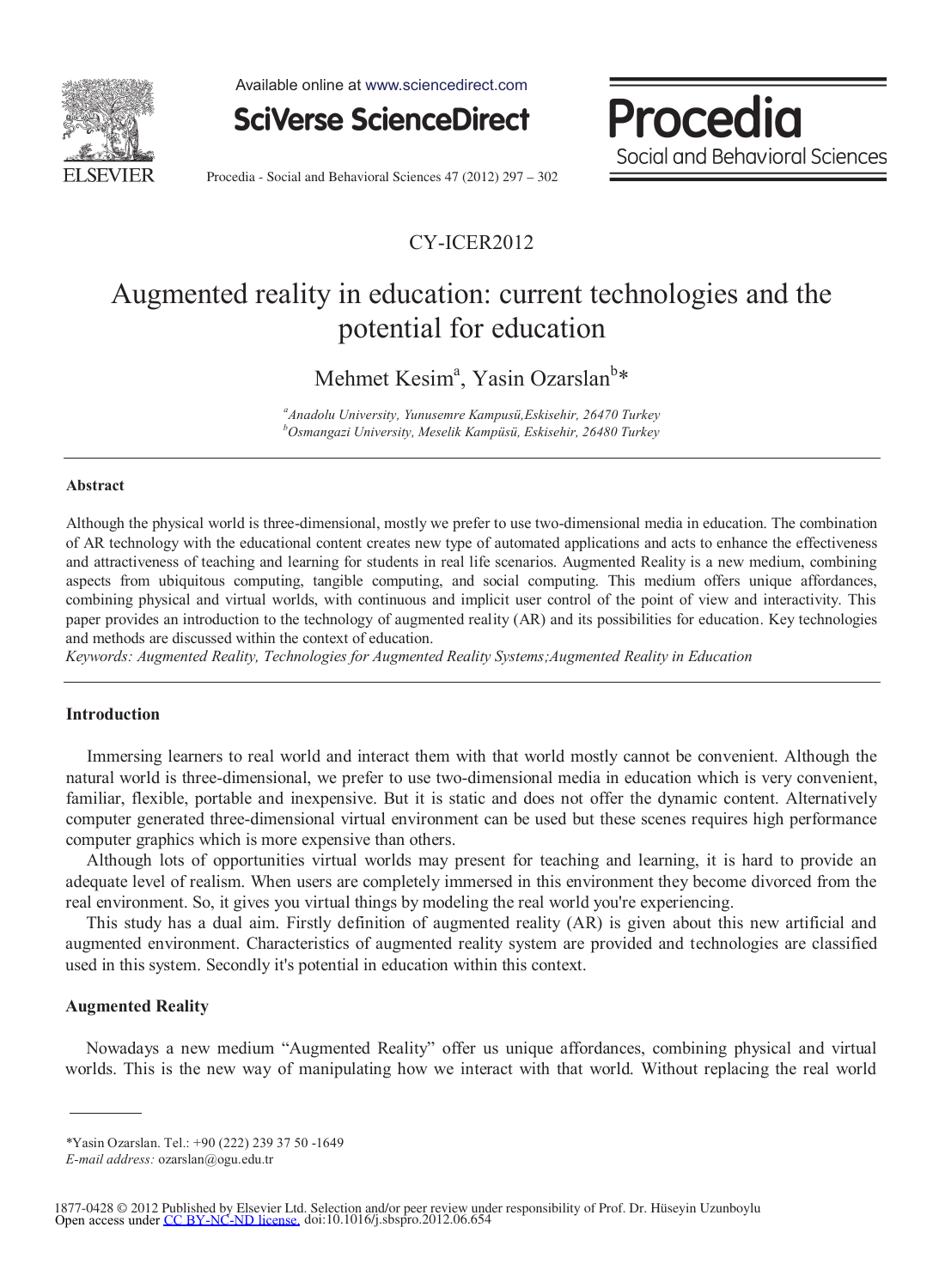you're experiencing, this technology augments virtual information on top of the real world with continuous and implicit user control of the point of view and interactivity. It provides a composite view for the user with a combination of the real scene viewed by the user and computer generated virtual scenes. This is an augmentation of real world by engaging an ordinary place, space, thing or event in a way that is partly unmediated. We can offer learners' seamless interaction between the real and virtual worlds by combining augmented reality interfaces with the educational content. This new approach enhances the effectiveness and attractiveness of teaching and learning. The ability to overlay computer generated virtual things onto the real world changes the way we interact and trainings becomes real that can be seen in real time rather than a static experience.

Augmented Reality brings virtual information or object to any indirect view of user's real-world environment to enhance the user's perception and interaction with the real world. Augmented Reality tries to augment virtual objects on the real ones or scenes for maximizing natural and intuitive user experience in real time. It is an interactive environment where a real life is enhanced by virtual things real time. According to Azuma (1997), Augmented Reality must have three characteristics: combining the real and virtual worlds, having real-time interaction with the user, and is being registered in a 3D space. Augmented Reality allows the user to see the real world and aim to supplement reality without completely immersing user inside a synthetic environment.

#### **Technologies for Augmented Reality Systems**

Augmented Reality and Virtual Reality use same hardware technologies and share lots of factors like computer generated virtual scenes, 3D objects and interactivity. The main difference between them is where virtual reality aims to replace the real world while augmented reality respectfully supplements it.

The main devices for augmented reality are displays, computers, input and tracking devices. See-through and Monitor-based displays are two major types of displays used in augmented reality. See-through displays place both images of the real and virtual environment over the user's view of the world. Video-see-through and Optical seethrough systems are two types of see-through displays.

# **Head Mounted Displays**

Head-mounted device is a kind of display which worn on the head or as part of a helmet. It has that has a small display optic in front of one or each eye.



Video-see through system (Trivisio, 2011)



Figure 1. Head Mounted Displays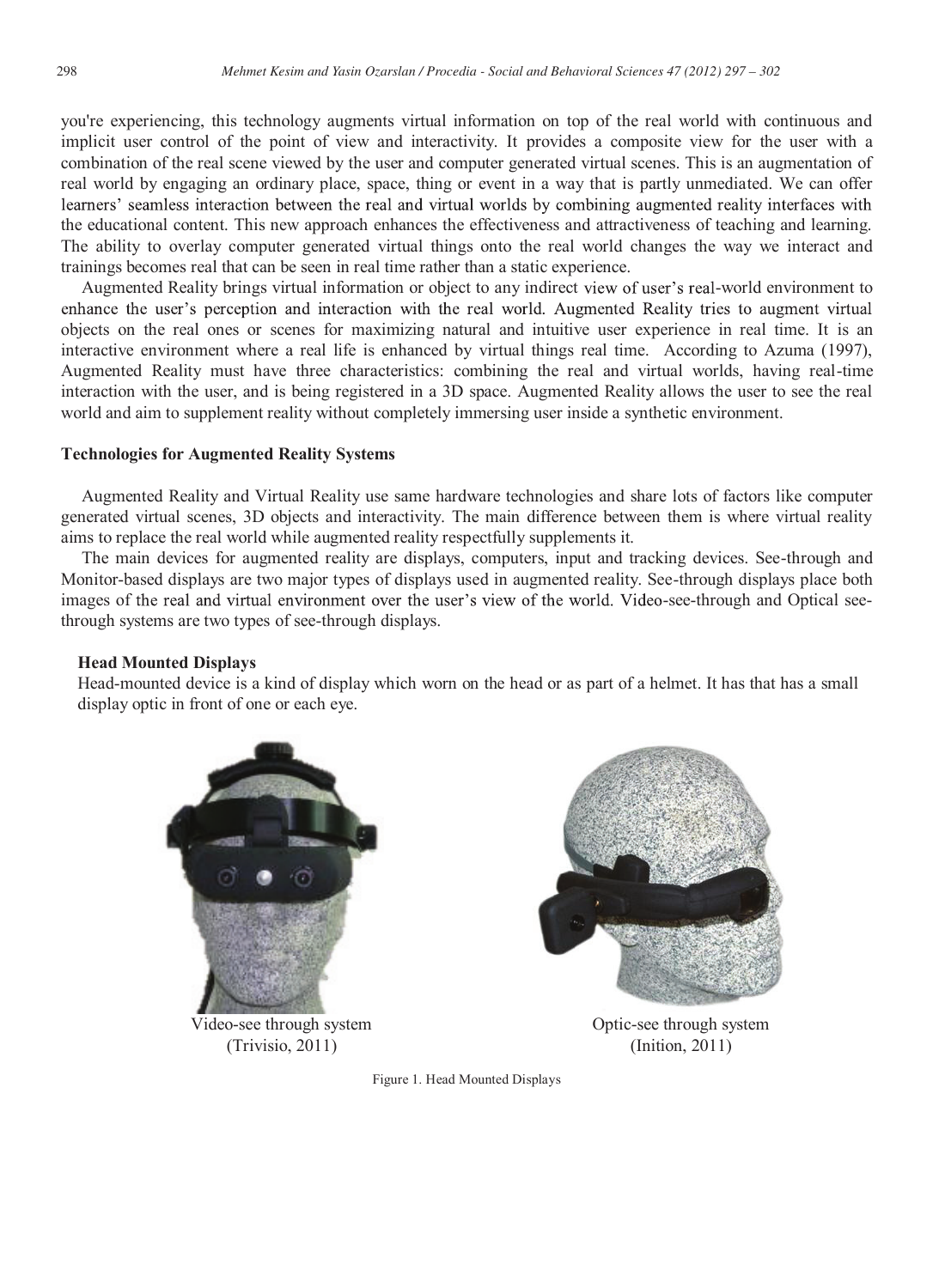Video-see through systems are useful when you need to experience something remote or using an image enhancement system. Optical see-through systems combine computer generated scenes with "through the glasses" image of the real world. Generally a slanted semi-transparent mirror is used for this. This mirror technology allows views of physical world to pass through the lens and graphically overlay information to be reflected in the user's eyes.

#### **Handheld Displays**

Small computing devices with a display that the user can hold in their hands.





A handheld AR system displaying a three dimensional graph registered to the cones and table (CSM, 2011)

Smart AR, a visual technology that capable to capture visual objects through its smartphone webcam and project it out as a moving subject over an actual 3D space (Sony, 2011)

Figure2. Handheld Displays

Another type of devices use video-see-through techniques to overlay graphics onto the real environment is Handheld Displays. These are small computing devices with a display that the user can hold in their hands. The two main advantages of handheld Augmented Reality are the portable nature of handheld devices and ubiquitous nature of camera phones. The disadvantages are the physical constraints of the user having to hold the handheld device out in front of them at all times as well as distorting effect of classically wide-angled mobile phone cameras when compared to the real world as viewed through the eye (Feiner, 2011). Smart-phones, PDAs and Tablets with cameras, digital compasses, GPS units for their six degree of freedom tracking sensors and fiducial marker systems used as a handheld display in augmented reality.

Spatial Displays are use of video-projectors, optical elements, holograms, radio frequency tags, and other tracking technologies to display graphical information directly onto physical objects without requiring the user to wear or carry the display (Bimber, Raskar, & Inami, 2007). Another way used to combine physical objects and computer-generated information is Projection Displays. In this physical three-dimensional model computer image is projected to create a realistic looking object.

Pinch gloves, wand with buttons and smart phones that signals its position and orientation from camera images are main input devices used in augmented reality. Pinch is a pair of stretch-fabric gloves contains sensors in each fingertip which detect contact between the digits of your hand. It is a remarkable new system used gestures for a wide range of control and interactive functions and interacting with 3D simulation.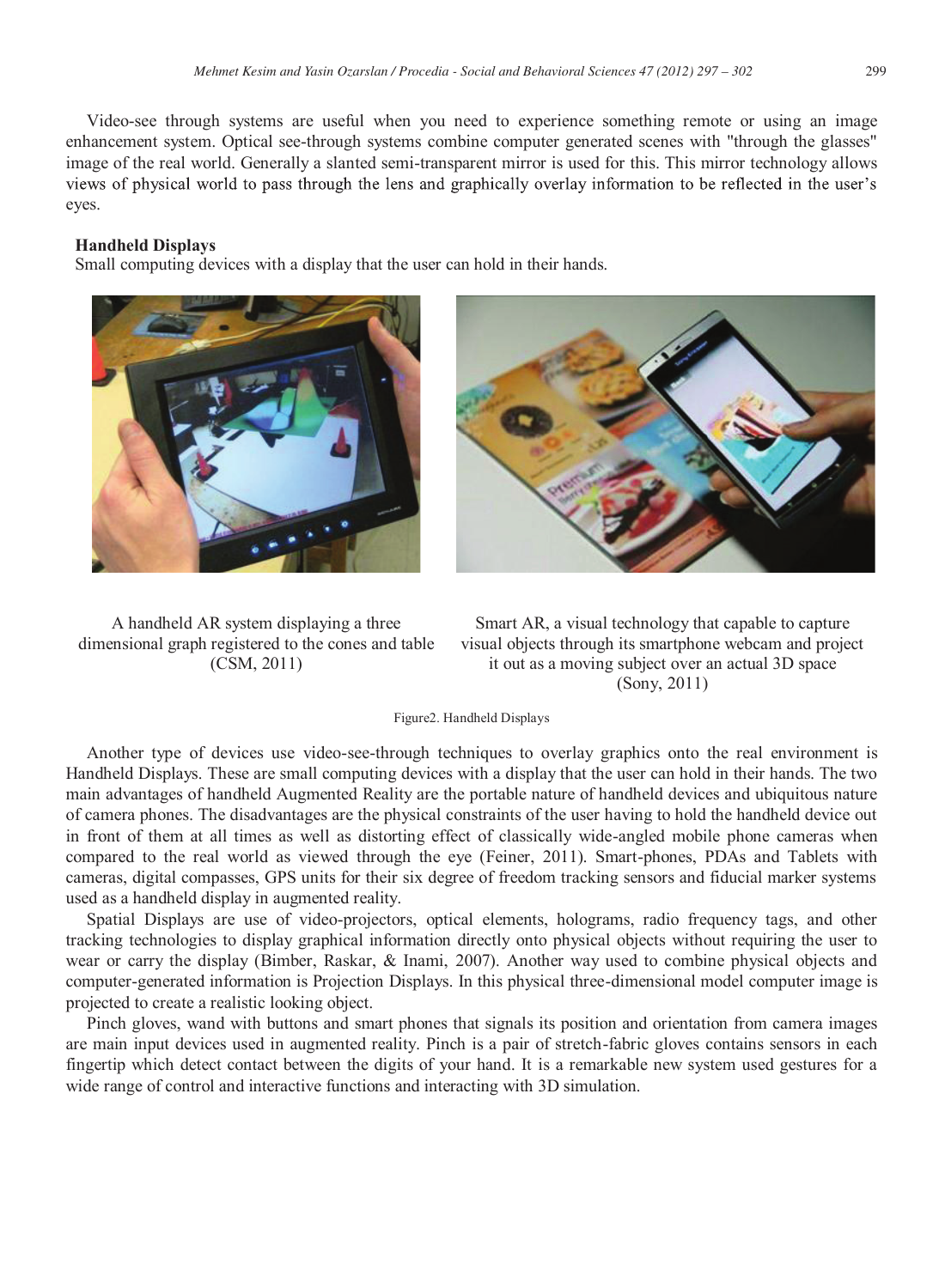#### **Pinch Gloves**

A pinching gesture can be used to grab a virtual object, and provides a reliable and low-cost method of recognizing natural gestures.





Pinch Gloves (Inition, 2011) Data Glove (CyberGloves, 2011)

Figure3. Pinch Gloves

Digital cameras and/or other optical sensors, accelerometers, GPS, gyroscopes, solid state compasses, RFID and wireless sensors are used as tracking devices for positioning and orientating of the user's head, hand(s) or a handheld input device. These technologies offer varying levels of accuracy and precision. Computers generally used to analyze the sensed visual and other data. They synthesize and position augmentations and then reflect users display devices.

Type of devices and interaction of system between the user and the virtual content of augmented reality applications define systems interface. There are four main ways of interaction in augmented reality applications: tangible, collaborative, hybrid and emerging multimodal interfaces. Using these devices we can develop five different augmented reality systems. These systems fixed indoor/outdoor systems, mobile indoor/outdoor systems, and mobile indoor and outdoor systems. Mobile ones are the systems that allow the user for movement with the help of a wireless system and Fixed ones are the systems wherever they are set up without having the flexibility to move.

#### **Augmented Reality in Education**

Augmented Reality technology is not a new issue. It has been used in fields such as: military; medicine; engineering design; robotic; telerobotic; manufacturing, maintenance and repair applications; consumer design; psychological treatments, etc. (Azuma, Baillot, Behringer, & Feiner, 2001). Displaying information by using virtual things that the user cannot directly detect with his own senses can enable a person to interact with the real world in ways never before possible. We can change the position, shape, and/or other graphical features of virtual objects with interaction techniques augmented reality supports. Using our fingers or motions of handheld devices such as shake and tilt we have an ability to manipulate virtual objects, as well as to physical objects in the real world.

Augmented Reality can be applied for learning, entertainment, or edutainment by enhancing a user's perception of and interaction with the real world. User can move around the three-dimensional virtual image and view it from any vantage point, just like a real object. The information conveyed by the virtual objects helps users perform realworld tasks. Tangible Interface Metaphor is one of the important way to improve learning. This property enables manipulation of three-dimensional virtual objects simply by moving real cards without mouse or keyboard.

Augmented Reality can also be used to enhance collaborative tasks. It is possible to develop innovative computer interfaces that merge virtual and real worlds to enhance face-to-face and remote collaboration. These augmented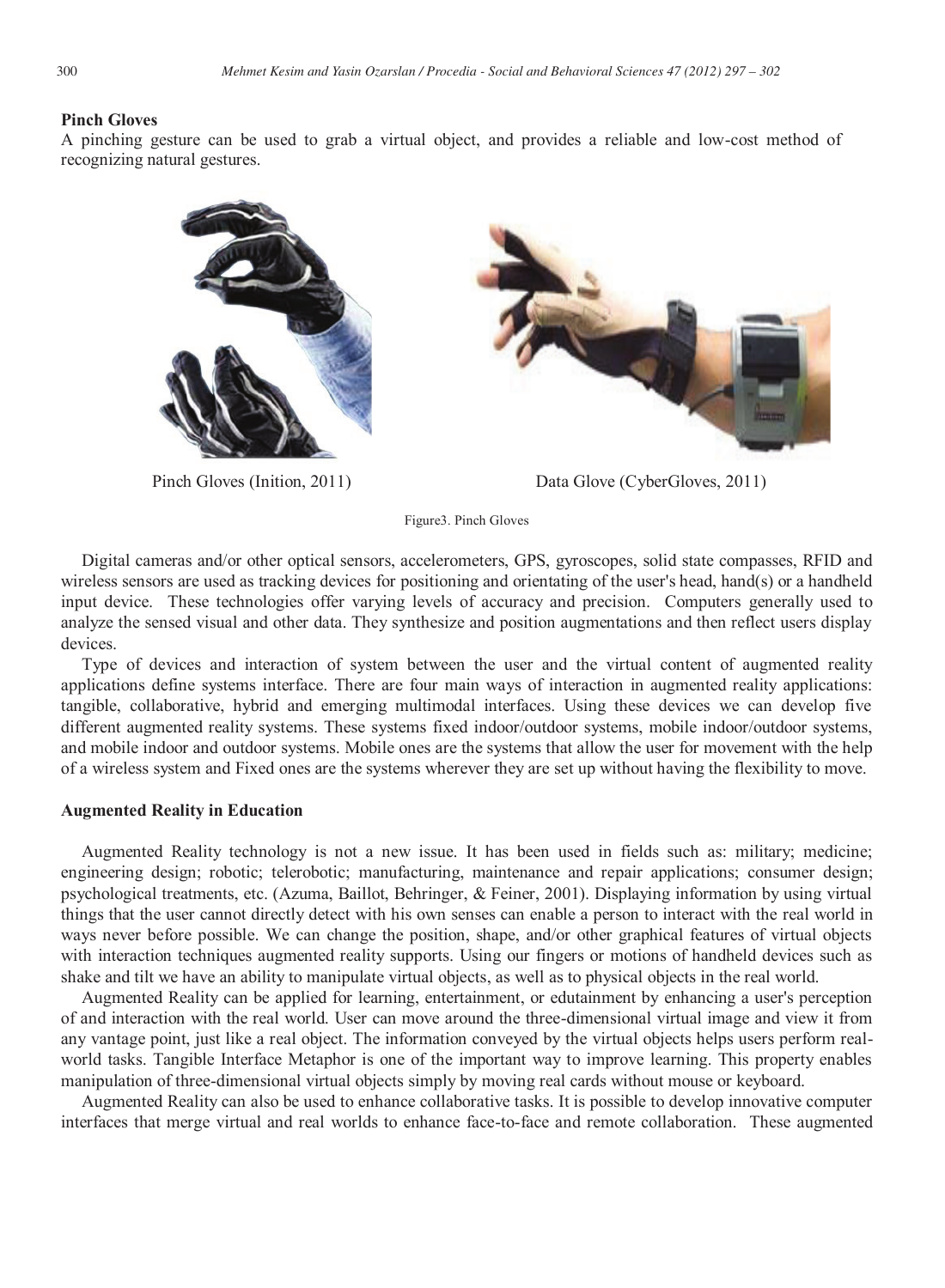Web technologies and internet are popular, as a practical situation people still prefer reading books instead of facing screens and textbooks are still widely used. Another interesting application of this technology is in augmented reality textbooks. These books are printed normally but point a webcam to the book brings visualizations and interactions designed. This is possible by installing special software on a computer, using special mobile apps or a web site. This technology allows any existing book to be developed into an augmented reality edition after publication. Using 3D objects and views, miscellaneous and imaginative media, simulations with different types of interactions is the easiest ways of connecting the two isolated worlds. Through the use of Augmented Reality in printed book pages, textbooks will became dynamic sources of information. In this way people with no computer background can still have a rich interactive experience.

# **Conclusion**

Augmented reality has power to change how we use computers. Augmented reality makes the impossible possible and its potential in education is just beginning. Augmented reality interfaces offer seamless interaction between the real and virtual worlds. Using augmented reality systems learners interact with the 3D information, objects and events in a natural way. The educational experience offered by Augmented Reality is different for a number of reasons as Mark Billinghurst (2002) mentioned:

- Support of seamless interaction between real and virtual environments
- The use of a tangible interface metaphor for object manipulation
- The ability to transition smoothly between reality and virtuality

It is essential to coordinate a team of specialist to possible augmented reality solution in educational issues. In order to achieve realistic solutions we need to design and coordinate multi-disciplinary research project to enhance content and environments. Educators must work with researchers to develop augmented reality interfaces. Software and hardware technologies play an important and key role to produce augmented reality applications. There are engineers, who can design different augmented reality environments. However for learning, in educational technology field, there is a big need for instructional designers, who can design learning activities for augmented reality.

### **References**

Azuma, R. T. (1997). *A Survey of Augmented Reality*. Teleoperators and Virtual Environments, 355-385.

Azuma, R., Baillot, Y., Behringer, R., & Feiner, S. (2001). *Recent advances in augmented reality.* Computer Graphics and Applications. IEEE,  $21(6)$ ,  $34 - 47$ .

Billinghurst, M. (2002). *Augmented Reality in Education*. Seattle WA: New Horizons for Learning - Technology in Education . Bimber, O., Raskar, R., & Inami, M. (2007). *Spatial Augmented Reality*. SIGGRAPH 2007 Course 17 Notes.

- CSM. (2011, 12 2). *Augmented Reality*. Retrieved from Colorado School of Mines Division of Engineering: http://engineering.mines.edu/research/sensing-comm-control/project/?pid=44
- CyberGloves. (2011). *Meta Motion* http://www.metamotion.com/images/wireless\_CG.jpg
- Feiner, S. (2011, 12 2). *Augmented reality: a long way off?* Retrieved from Pocket-lint: http://www.pocket-lint.com/news/38869/augmentedreality-interview-steve-feiner
- Inition. (2011, 12 1). *PINCH Gloves.* Retrieved from Inition: http://www.inition.co.uk/3D-Technologies/fakespace-labs-pinch-gloves

Inition. (2011, 12 1). *Trivisio M3-Maintenance*. Retrieved from Inition: http://inition.co.uk/3D-Technologies/trivisio-m3-maintenance